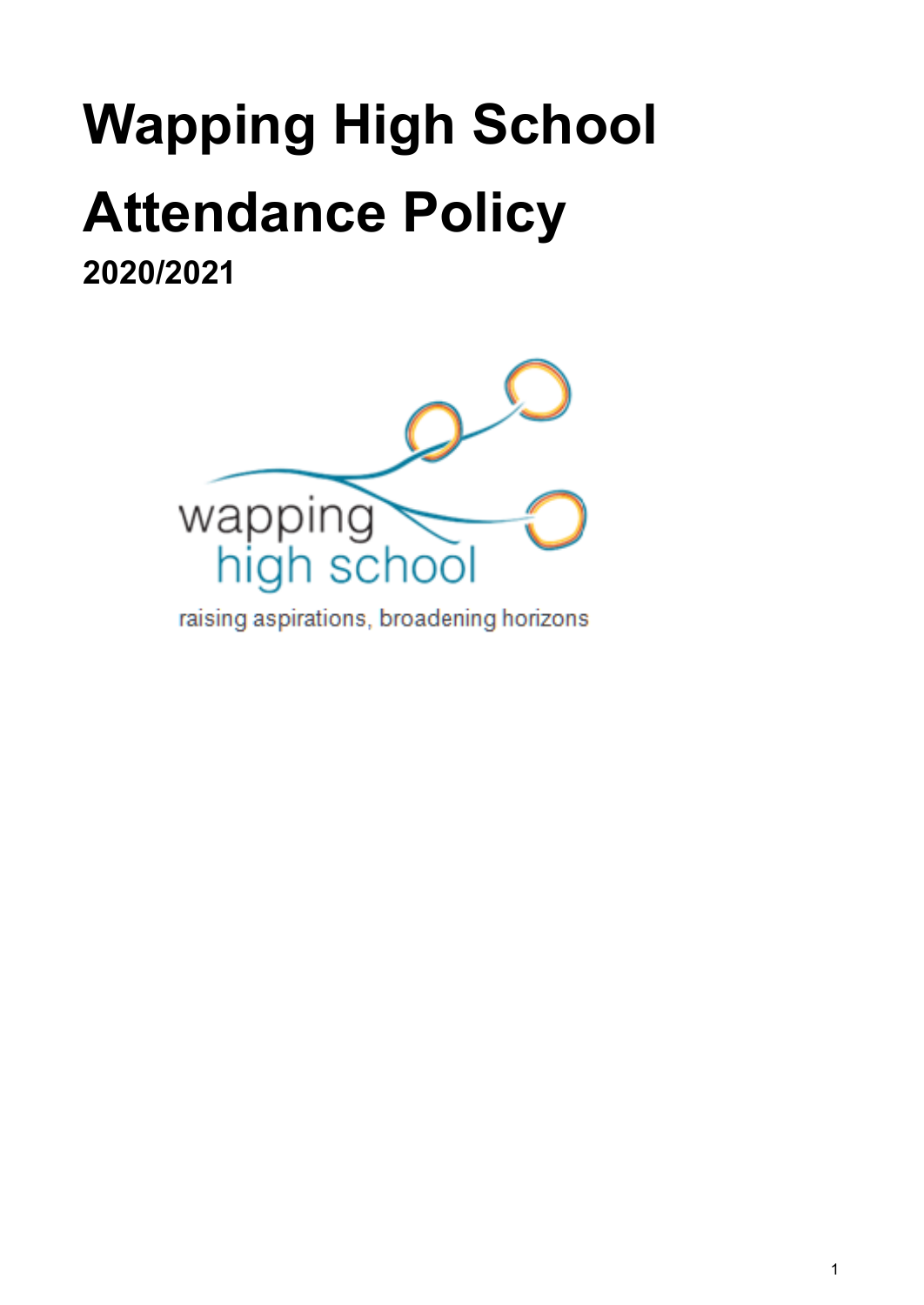# **Contents**

- [1. Aims](#page-1-0)
- 2. Legislation and guidance
- 3. Roles and responsibilities
- 4 Recording of attendance including further actions
- 5. Authorised and unauthorised absence
- [6. Strategies for promoting attendance](#page-8-0)
- 7[. Monitoring arrangements](#page-10-0)
- 8[. Links with other policies](#page-9-0)
- 9 Useful information for Parents and Carers

Appendix 1: attendance codes

<span id="page-1-0"></span>**This Policy represents our commitment to striving for 100% attendance, which is achieved by many of our students. It sets out the principles, procedures and practices the school will undertake. Strategies, sanctions and possible legal consequences of poor attendance and punctuality are also detailed, as well as rewards for, and benefits of, good attendance. This policy will be reviewed, amended as necessary and published annually in accordance with current legislation and guidance.**

# **Principles**

- Receiving a full-time, suitable education is a student's legal entitlement.
- It is parents' and carers' legal responsibility to ensure this happens.
- Attending school regularly aids intellectual, social and emotional development.
- Attending school regularly safeguards the welfare of students whilst they are not in the care of their parents.
- All students whose attendance is poor will be treated as vulnerable.

These principles are enshrined in British law within the Education Act 1996, the Children Act 1989, and other associated pieces of legislation.

## **1. Aims**

We are committed to meeting our obligations with regards to school attendance and punctuality by:

- Promoting good attendance and reducing absence, including persistent absence
- Ensuring every pupil has access to full-time education to which they are entitled
- Acting early to address patterns of absence

We will also support parents to perform their legal duty to ensure their children of compulsory school age attend regularly, and will promote and support punctuality in attending lessons.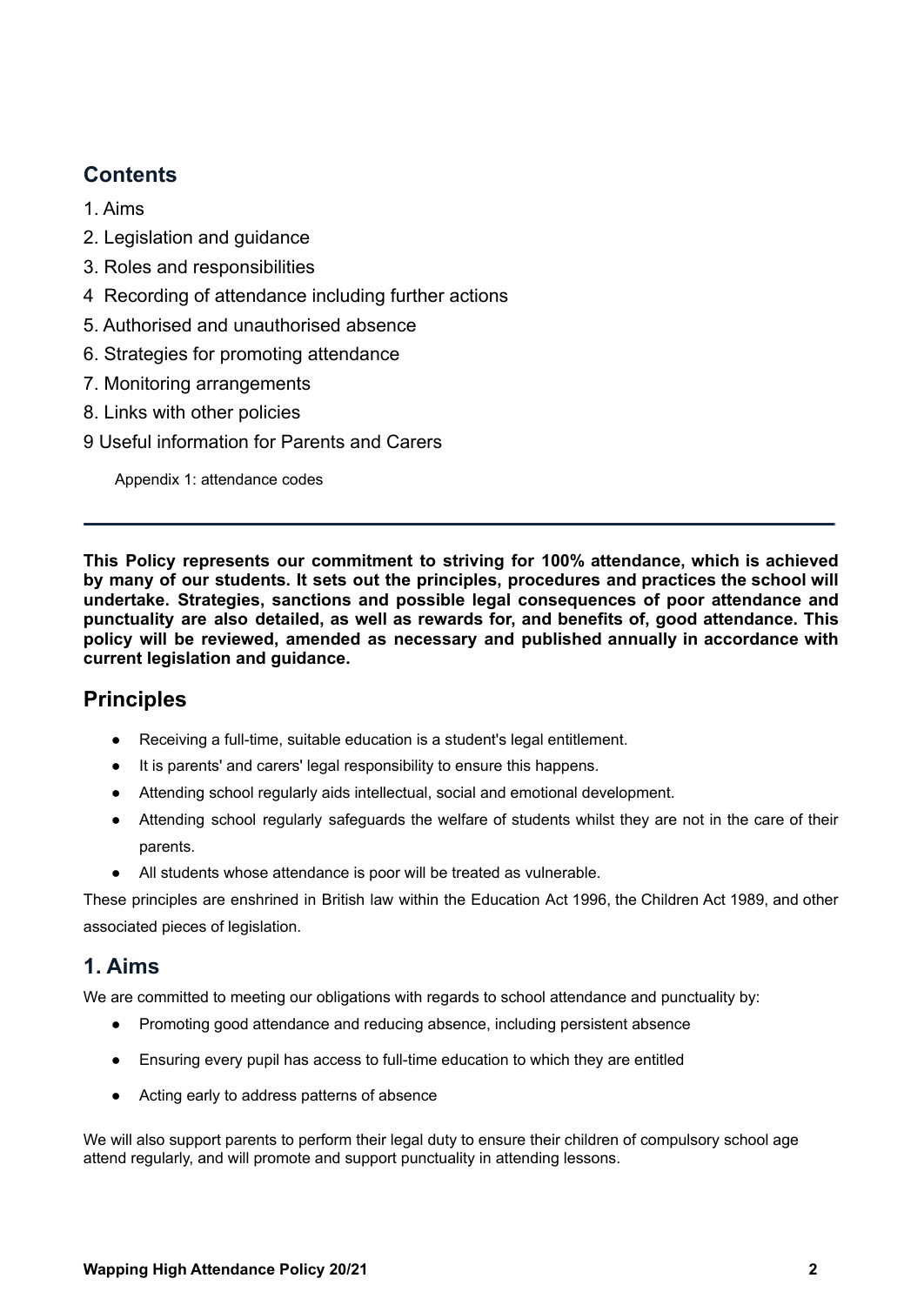# **Aims of the Policy**

- To ensure that all students attend as near full-time as possible, in order to maximise their educational achievement and social development.
- To discharge the school's duty to safeguard its students to be best of its ability.
- To ensure that all those responsible for children's education, including parents, carers, staff and governors understand and accept their responsibilities in relation to attendance.
- To minimise absence from school, thereby reduce and prevent levels of persistent absence through early intervention.
- To improve the life chances of Wapping High students and prepare them to be fully contributing citizens when they reach adulthood.

# **Policy objectives**

- To safeguard the welfare, health, social and emotional development of students.
- To reduce and prevent cases of persistent absence.
- To eliminate term time holidays/leave of absence.
- To promote commitment to education and high achievement.

## **2. Legislation and guidance**

This policy meets the requirements of the school [attendance](https://www.gov.uk/government/publications/school-attendance) guidance from the Department for Education (DfE), and refers to the DfE's statutory guidance on school attendance parental [responsibility](https://www.gov.uk/government/publications/parental-responsibility-measures-for-behaviour-and-attendance) measures. These documents are drawn from the following legislation setting out the legal powers and duties that govern school attendance:

- Part 6 of The [Education](https://www.legislation.gov.uk/ukpga/1996/56/part/VI/chapter/II) Act 1996
- Part 3 of The [Education](http://www.legislation.gov.uk/ukpga/2002/32/part/3/chapter/3) Act 2002
- Part 7 of The Education and [Inspections](http://www.legislation.gov.uk/ukpga/2006/40/part/7/chapter/2/crossheading/school-attendance) Act 2006
- The Education (Pupil [Registration\)](http://www.legislation.gov.uk/uksi/2006/1751/contents/made) (England) Regulations 2006 (and [2010,](https://www.legislation.gov.uk/uksi/2010/1725/regulation/2/made) [2011,](https://www.legislation.gov.uk/uksi/2011/1625/made) [2013,](https://www.legislation.gov.uk/uksi/2013/756/made) [2016](https://www.legislation.gov.uk/uksi/2016/792/made/data.html) amendments)
- The Education (Penalty Notices) (England) [\(Amendment\)](https://www.legislation.gov.uk/uksi/2013/757/regulation/2/made) Regulations 2013

This policy also refers to the DfE's guidance on the school [census,](https://www.gov.uk/guidance/complete-the-school-census) which explains the persistent absence threshold.

## **3. Roles and responsibilities**

## **Promoting Attendance**

The Governors, Head Teacher and staff will use all possible opportunities to promote the importance of good attendance and punctuality. These will include the home/school agreement, newsletters, rewards and incentives for good or significantly improving attendance.

## **Staffing**

**Pastoral Team information**

**Attendance & Welfare Officer (AWO):**

Mr Bevin Hay (bevinhay[@wappinghigh.org](mailto:janetari@wappinghigh.org))

**Heads of House (HoH): Wapping High Attendance Policy 20/21 3**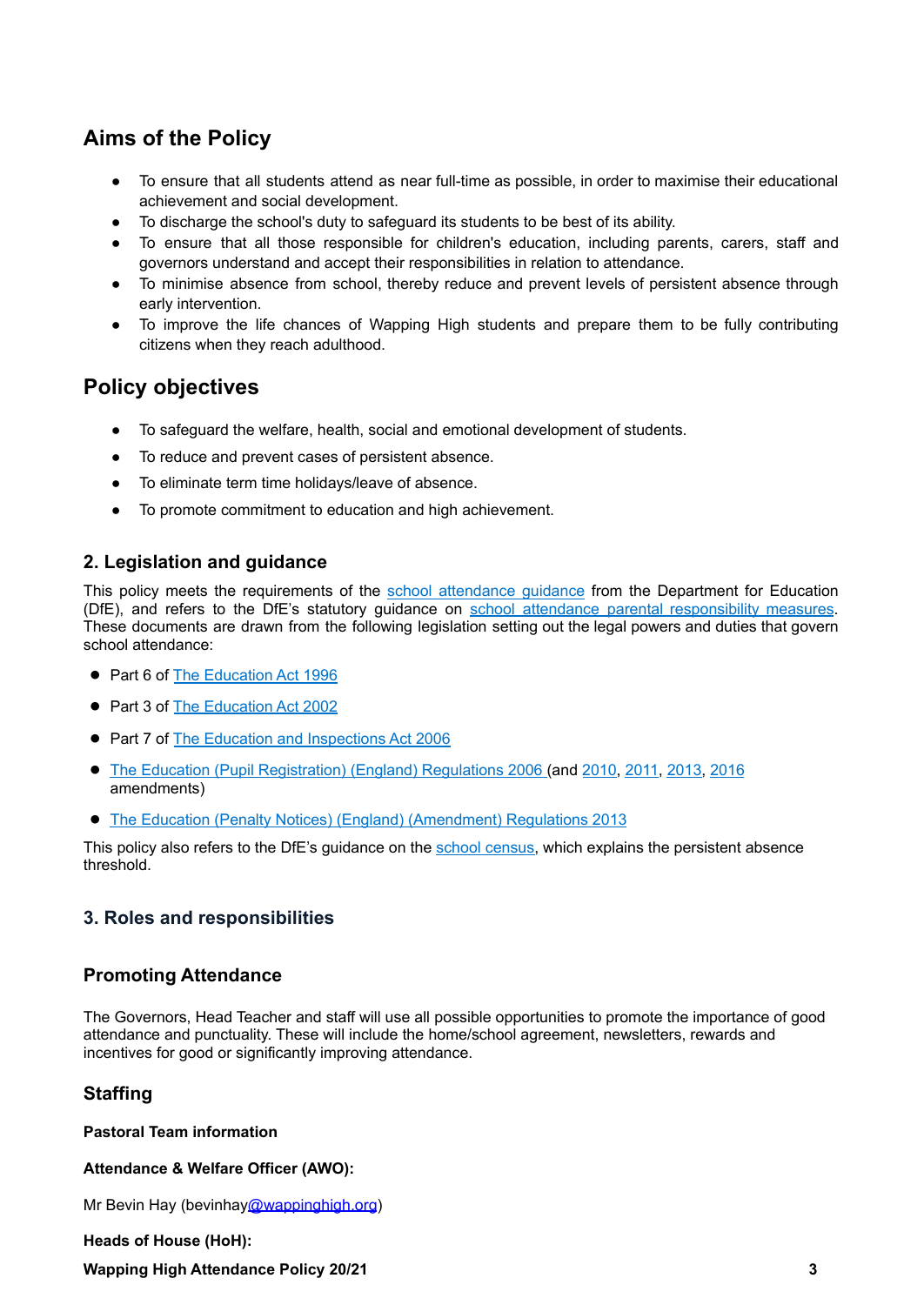Ms Ingram (Head of Tyburn House) tiffanyingram[@wappinghigh.org](mailto:serrraguler@wappinghigh.org)

Mr Webb (Acting Head of Fleet House) [harrywebb@wappinghigh.org](mailto:harrywebb@wappinghigh.org)

#### **Assistant Head Teacher for Attendance:**

W. Overill ([willoverill@wappinghigh.org](mailto:willoverill@wappinghigh.org))

## **Teachers, Tutors and other supporting staff**

- Take the register every tutor time (8:30-8:45) and for every timetabled lesson using the correct codes, and submitting this information via epraise (or SIMS).
- In the event of IT issues use paper registers and send to school reception quickly as possible.
- The person responsible for taking a register is the member of staff who sees a student in the first 10 minutes of a lesson.
- External cover staff will have the procedure for recording attendance to lessons explained to them on arrival to school by a member of the administration team.
- In the event of a school trip or other off site visit, a list of those participating students must be left with the AWO or appropriate member of the administration team.
- School administrative staff are expected to take calls from parents about absence and record it on the school system, sharing this information with the AWO.

## **Tutors**

- Inform and discuss with students the safeguarding implications of frequent non-attendance and lateness, signposting that further action is expected when working with targeted students and their families when regular attendance is a concern.
- Educate students in their tutor group, at least every fortnight, in the importance of having good attendance and punctuality, using attendance data provided.
- Have an understanding of how any attendance and punctuality issues within their form group might affect the academic progress of their tutees and set and monitor targets for tutees in this area if a student has lower than target attendance and punctuality, liaising with the AWO, HoH and Learning Mentors as appropriate.
- As a part of their pastoral care of students in their tutor group tutors should discuss reasons for absence and lateness with their tutees and challenge them when they think a student is not making every effort to come to school.
- Ask the AWO to contact home if they have a concern and a student's attendance or punctuality needs investigating

## **Attendance & Welfare Officer (AWO)**

- Take responsibility for documenting all home contact, which should include phone calls and letters home that formally address attendance and punctuality concerns, meeting with parents, formulating appropriate Attendance Contracts and supporting with Pastoral Support Plans.
- Produce displays for daily attendance per house and weekly attendance for all students.
- Refer low attenders to Tower Hamlets as required, in line with agreed procedures. This must be done where attendance is persistently below 90% despite intervention, where the student goes missing unexpectedly, or if the student misses school for 10 consecutive days.
- Maintain a database to show all actions and referrals made for students on roll whose attendance or punctuality is a concern.
- Advise the headteacher on Fixed Penalty Notices (FPNs) and issue parents and carers with Court Warning Letters and FPN Warning Letters as appropriate, should unauthorised attendance or chronic lateness lead to a student being (at risk of) persistently absent from school. Wapping High School follows Tower Hamlets guidance on the issuing of FPN and when to refer to court.
- Communicate with Tower Hamlets to make referrals for Fixed Penalty Notices and Court Action and receive feedback about previous referrals.
- Keep copies of all formal communication on students' file.
- Seek advice/support from the Assistant Headteacher with responsibility for Attendance.
- Monitor and enter data in SIMS. Work with Form Tutors and Heads of House to monitor and pursue non-attendance.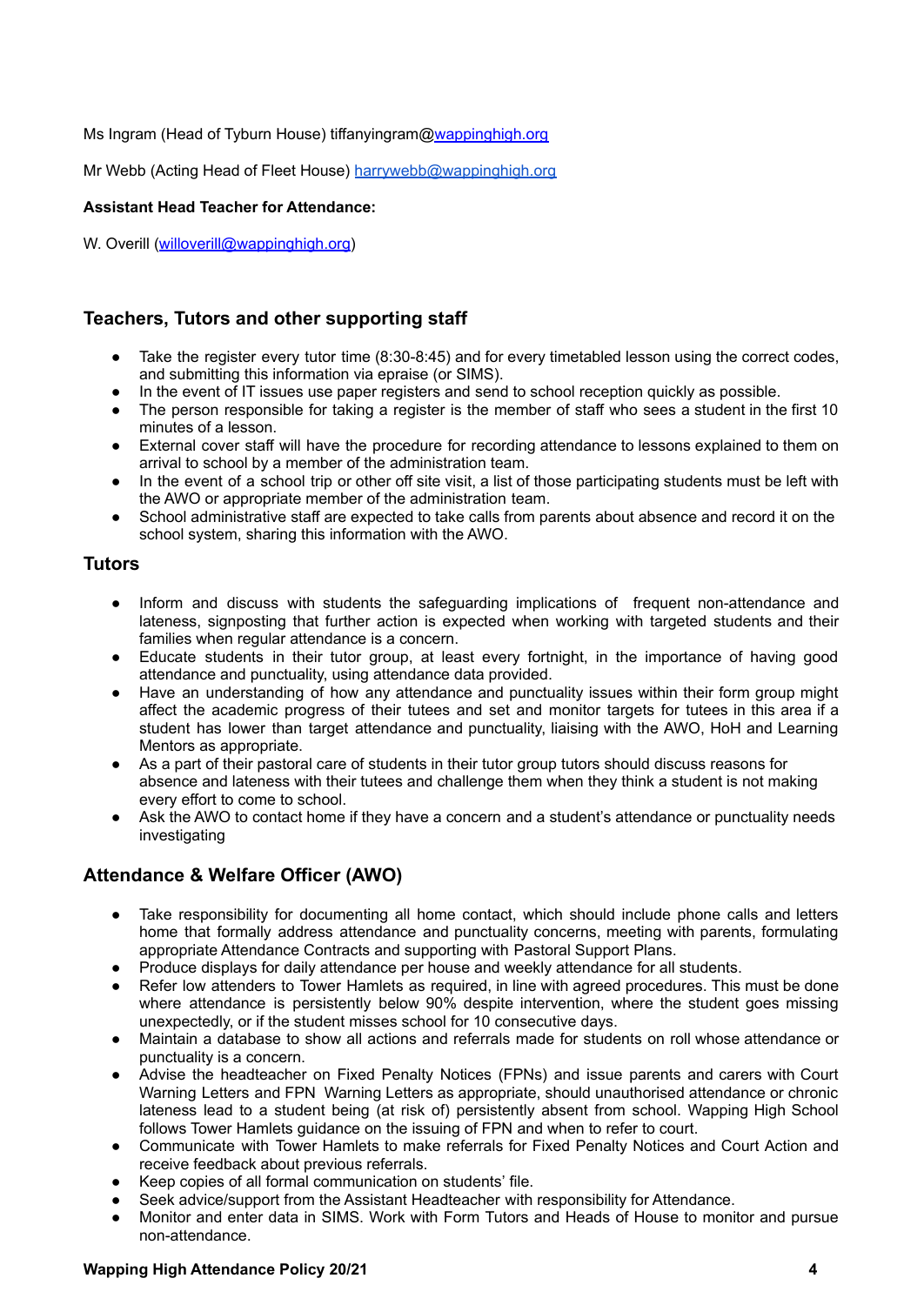- Support the Assistant Head Teacher in collating and analysing data for reporting to the Head Teacher and Governing body as required.
- Upload relevant documents regarding attendance to CPOMS to ensure that any safeguarding concerns are shared with the DSL and deputy DSLs.
- The AWO must also highlight any attendance or safeguarding issues that might warrant a referral to Children's Social Care.
- Coordinate Attendance Panels, where appropriate, in conjunction with Tower Hamlets for those families are at risk of a court referral for an FPN.

## **Heads of House (HoH)**

- Raise awareness of the importance of excellent attendance and punctuality to tutors and year groups.
- Encourage excellent and improving attendance and punctuality via a system of praise and rewards.
- Achieve targets set for students and the year group.
- Support Form Tutors and work with the Attendance Officer to reduce absence by early intervention
- With the AWO attend meetings with students with attendance concerns or at review meetings for students with persistent absence (PA)

## **Assistant Headteacher with responsibility for Attendance and Punctuality.**

- Set attendance targets for the school which are in line or better than those set for the Local Authority.
- Monitor and analyse school attendance data, reporting to the Head Teacher and Governing body as required.
- Formulate systems with HoH and AWO for rewarding students with both improving and excellent attendance and punctuality.
- Liaise with Heads of House and Attendance and Welfare Officer regarding attendance matters.
- Review safeguarding actions on attendance for students, especially those who are PA or CME, weekly with AWO.

## **The Governing Body**

The governing body is responsible for monitoring attendance figures for the whole school on at least a termly basis. It also holds the headteacher to account for the implementation of this policy.

The link governors for Safeguarding and Attendance are:

Jake Kemp - jakekemp@wappinghigh.org and

Marie McMahon - mariemcmahon@wappinghigh.org

## **The headteacher**

The headteacher is responsible for:

- Implementation of this policy at the school
- Monitoring school-level absence data and reporting it to governors
- Supporting staff with monitoring the attendance of individual students
- Issuing fixed-penalty notices, where necessary

## **4. Recording of attendance including further actions**

## **Procedure for registration of students**

- Students arrive at school no later than 8:25am.
- All students arrive promptly at the tutor base at 8:30am where a class register is taken by the class teacher.
- All registers are to be taken by 8.45am to account for students that are present.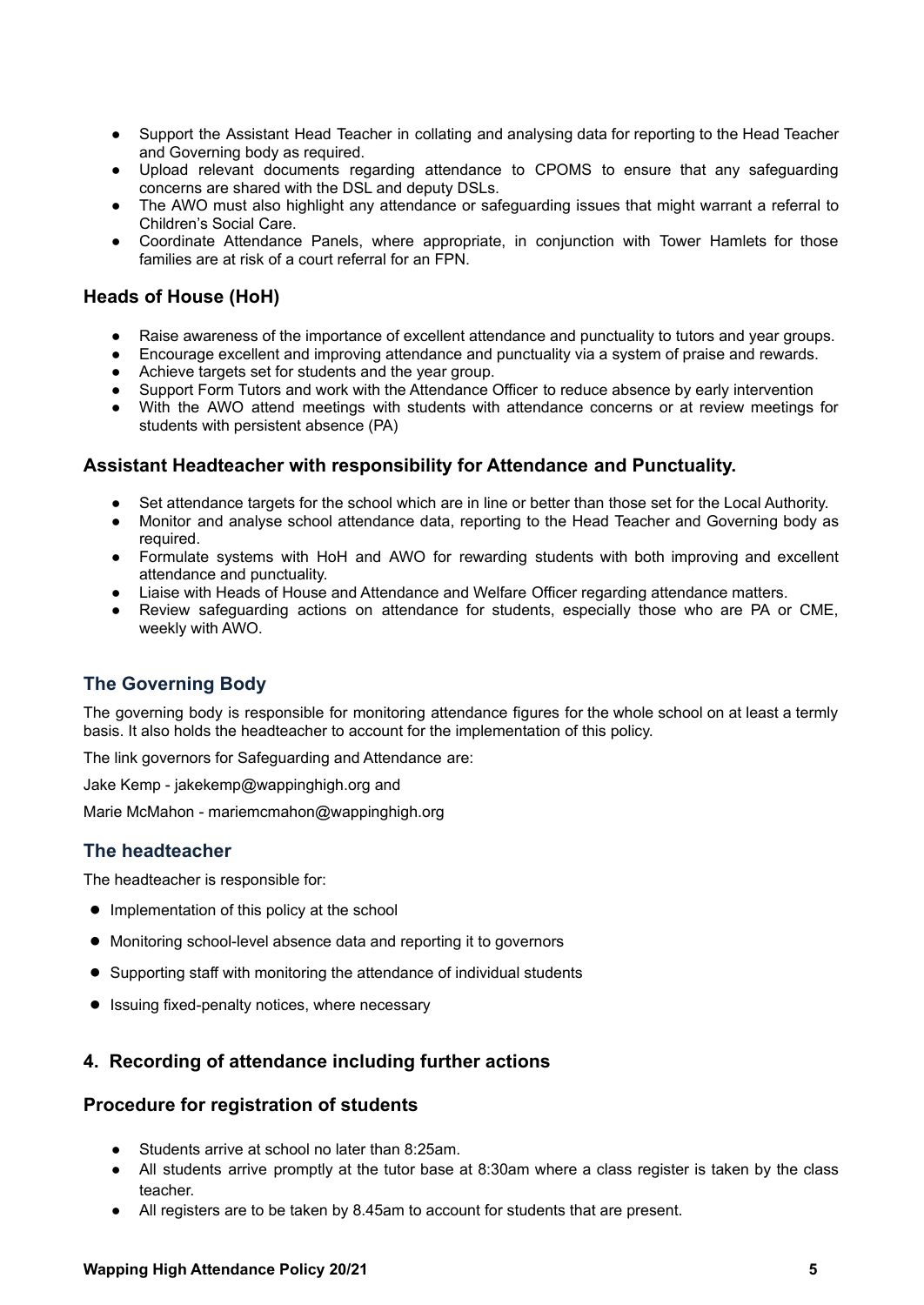- The Attendance Officer will check that registers have been taken and remind staff to complete any outstanding registers.
- A daily reminder is sent to inform staff on any outstanding registers from the Attendance Officer.

### **Procedure for late students**

- Any student arriving after 8:30am is deemed to be late to school and will be recorded as late for further action to be considered, including the sitting of a late detention.
- If a student is later after 8:45 then this is deemed unacceptable lateness and a letter to this effect is sent out to parents/carers to inform them that persistent lateness can result in the issuing of a fixed penalty notice from Tower Hamlets.
- If a student is late they are to be marked in the register with the appropriate symbol, with a letter sent out to parents/carers.
- The AWO will phone parents/carers and obtain a reason as to why the student was late and inform that a detention will be set. If a parent or carer is unavailable then a text will be sent to inform them of their child's detention.
- The AWO will keep a database on all lateness to inform 'late' detentions which are held every Friday.
	- $\circ$  1 late = 20 minutes detention
	- $\circ$  2 lates = 40 minute detention
	- $\circ$  3 or more lates = 1 hour detention
- A student who arrives late:
	- Before the register has closed will be marked as late, using the appropriate code (L)
	- After the register has closed will be marked as absent, using the appropriate code (U)
- If a student is persistently late, the Attendance Officer will arrange a meeting with a parent/carer. Notification of meeting is to be sent to a form tutor and pastoral team. At the meeting the Attendance and Punctuality policy is revisited and a contract for Attendance and Punctuality will be signed by the student, a parent/carer and a representative on behalf of the school, detailing support and strategies to be followed.
- If after the signing of an Attendance and Punctuality contract, the student is continuously late, then a decision will be taken to issue a Fixed Penalty Notice under the guidelines laid out by Tower Hamlets.

## **Attendance Register**

We will keep an attendance register, and place all students onto this register.

We will take our attendance register at the start of the first session of each school day and once during the second session. It will mark whether every pupil is:

- Present
- Attending an approved off-site educational activity
- Absent
- Unable to attend due to exceptional circumstances

Any amendment to the attendance register will include:

- The original entry
- The amended entry
- The reason for the amendment
- The date on which the amendment was made
- The name and position of the person who made the amendment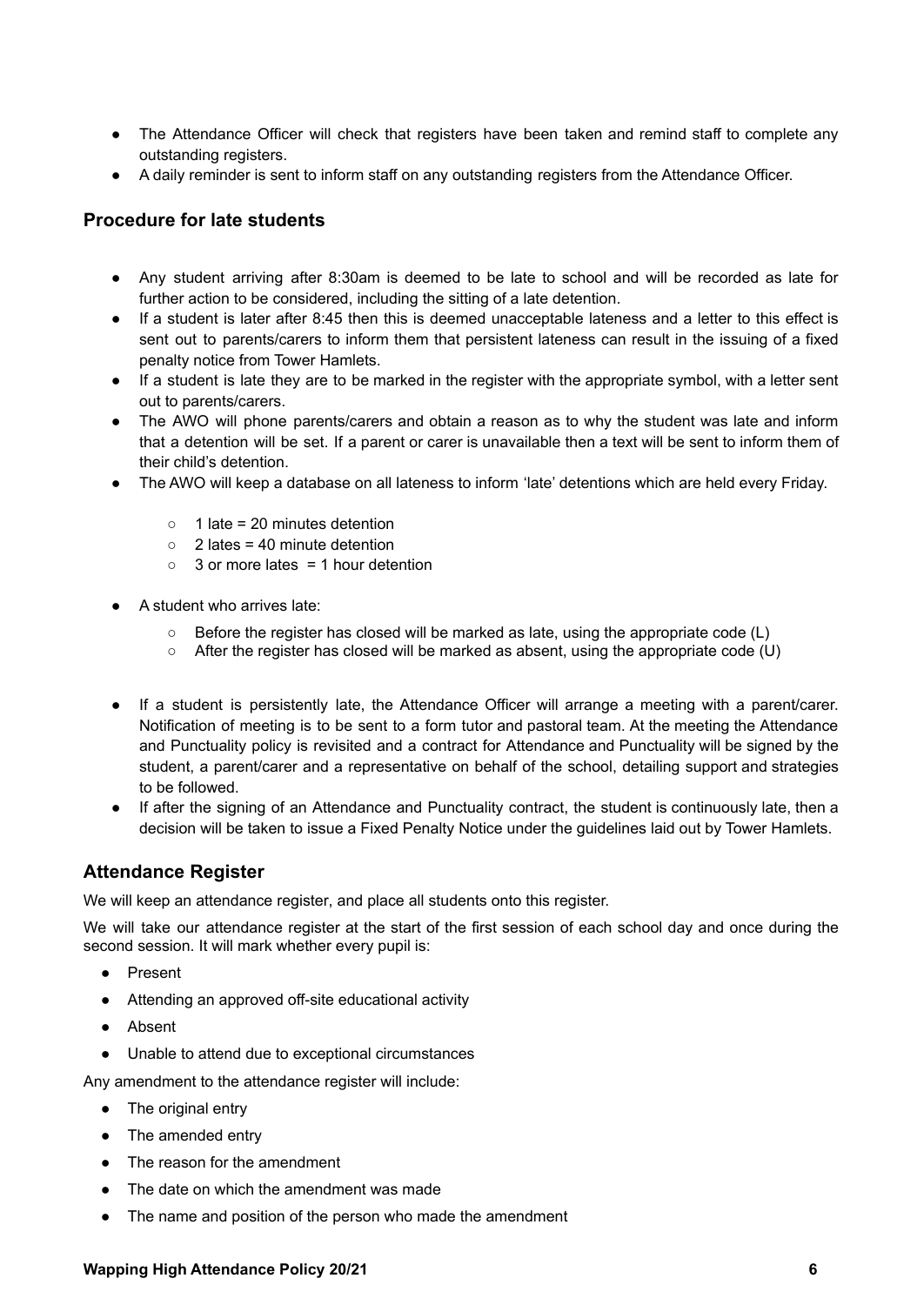### **(See appendix 1 for the DfE attendance codes**.)

The register for the first session will be taken at 8:30am and will be kept open until 9:30am. The register for the second session will be taken at 12:00pm.

We will keep every entry on the attendance register for 3 years after the date on which the entry was made.

## **Daily actions on attendance from the AWO:**

- records any student absence from voicemail or email .
- procures a list of unauthorised absences at 8:45
- sends a text message to be sent to parents of students who are not in school once all registers have been collated
- records absences are on the Daily Absence Spreadsheet, detailing phone calls received and reason provided for absence
- Daily Absence Spreadsheet emailed to all staff from AWO with specific actions recorded for individual students as necessary
- Updated Daily Absence spreadsheet saved by AWO on Google drive.
- Daily attendance figures for Fleet and Tyburn houses are displayed by the AWO**.**

## **First Day Absence Contact**

- Parents are expected to notify the school by **9:00am** if their child is unable to attend for any unavoidable reason, such as illness.
- If the school does not receive notification it will send a text and/or telephone on the first day of absence, to try to ascertain the reason.
- First day contact will be carried out as early as possible in the school day, in order to notify parents whose children may have set off for school but not arrived, as quickly as possible.

## **How to report your child as absent from school**

- Call 0203 597 3670 Ext 691 to speak to Mr Hay (AWO)
- Via Parent Mail
- Email: studentabsence@wappinghigh.org

## **Second Day Absence Contact**

- If the child is still absent on the second day without contact from the family, a telephone call will be made to the home. The family may be asked to come to school for a meeting.
- Daily Absence spreadsheet is updated to show  $2<sup>nd</sup>$  day of unauthorised absence: colour coordinated to highlight continued absence.
- Letter sent by AWO to parent/carer to acknowledge second day of unauthorised absence.

## **Continuing Absence Procedures**

- Refer low attenders to Tower Hamlets as required, in line with agreed procedures. This must be done where attendance is persistently below 90% despite intervention, where the student goes missing unexpectedly, or if the student misses school for 10 consecutive days.
- Maintain a database to show all actions and referrals made for students on roll whose attendance or punctuality is a concern.
- Issue parents and carers with Court Warning Letters and Fixed Penalty Notice Warning Letters as appropriate, should unauthorised attendance lead to a student being (at risk of) persistently absent from school.
- Communicate with Attendance Welfare link to make referrals for Fixed Penalty Notices and Court Action and receive feedback about previous referrals.
- Keep copies of all formal communication on students' file.
- Seek advice/support from the Assistant Headteacher with responsibility for Attendance.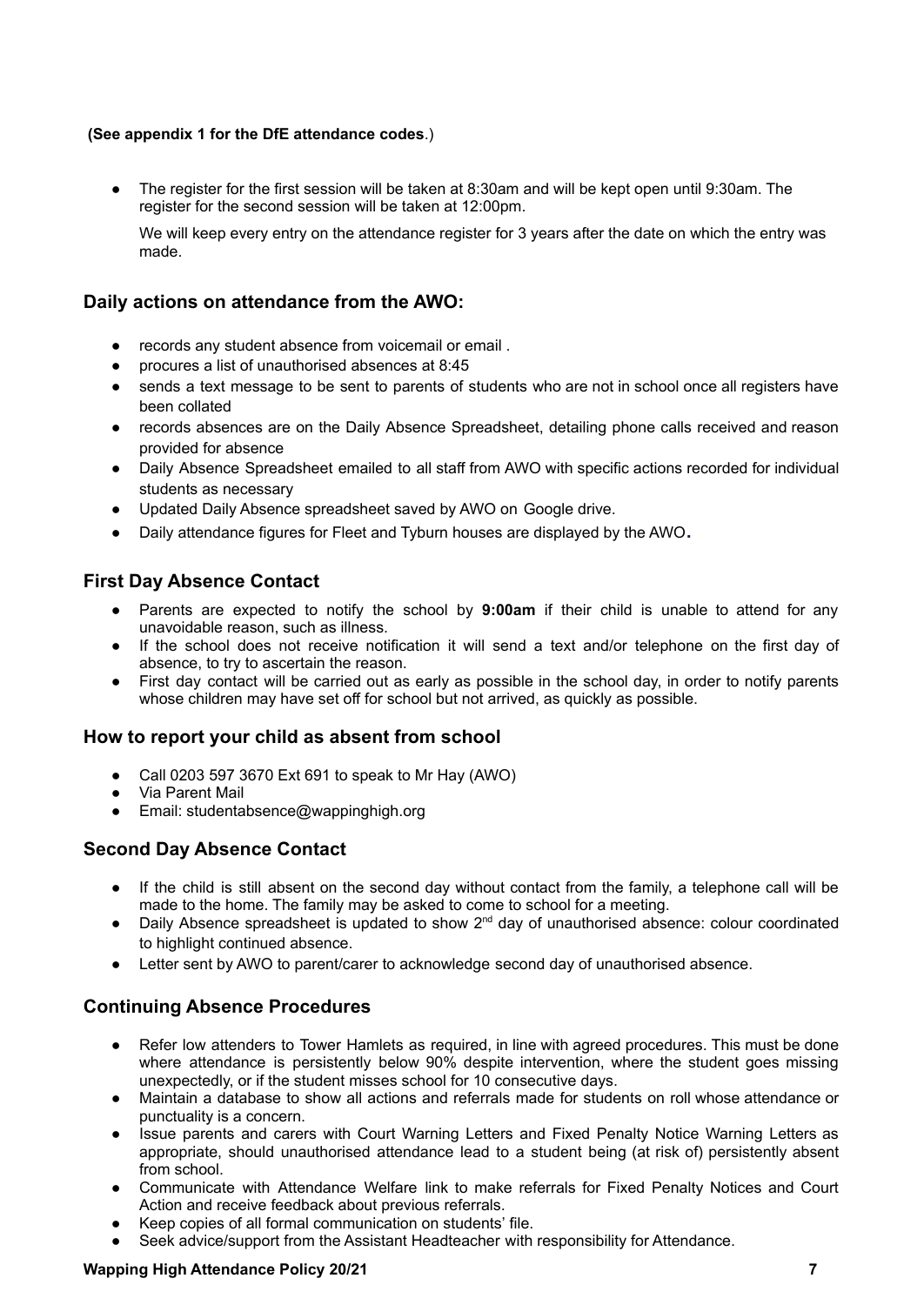- Monitor and enter data in SIMS. Work with Form Tutors and Heads of House to monitor and pursue non-attendance.
- Support the Assistant Head Teacher in collating and analysing data for reporting to the Head Teacher and Governing body as required.

## **Frequent/Persistent Absence Procedures**

- Daily trawls of the registers will be made to identify students with a pattern of absences that may lead to Persistent Absence (PA), that is to say absence of 10% or more in a half term.
- The Assistant Headteacher with responsibility for Attendance will be responsible for identification of any emerging concerns and putting in place actions for each pupil of concern.
- Initially the school will try to resolve the problem with parents/carers, but if the pattern continues the school will refer to the relevant health official if the problem appears to be a medical one.
- In cases where there appear to be issues requiring outside intervention to support the family and the student, referral may be made for external agency support.
- All Persistent Absence students and their parents will be subject to an Attendance Contract.
- An Attendance Contract may include allocation of additional in-school or external support.
- Only the Head Teacher or designated member(s) of staff acting on their behalf can authorise absence.
- If there is no known reason for the absence at registration, then the absence will be recorded as unauthorised until a satisfactory reason is provided.
- If the reason given is not satisfactory in the school's view, and/or evidence of the reason cannot be provided, the absence will be coded as 0 (Unauthorised absent).
- Absence notes received from parents/carers will be kept for the remainder of the academic year; or longer if there are concerns that require further investigation or legal action.
- If a student is persistently late a meeting will be arranged with the family as soon as the pattern is identified.
- We will mark absence due to illness as authorised unless the school has a genuine concern about the authenticity of the illness.
- If the authenticity of the illness is in doubt, the school may ask the student's parent/carer to provide medical evidence, such as a doctor's note, prescription, appointment card or other appropriate form of evidence.
- We will not ask for medical evidence unnecessarily.
- If the school is not satisfied about the authenticity of the illness, the absence will be recorded as unauthorised code (O) and parents/carers will be notified of this in advance.

## **Planned absence**

- Attending a medical or dental appointment will be counted as authorised as long as the pupil's parent/carer notifies the school in advance of the appointment.
- Please notify the school in advance of any planned absence via the methods listed above for reporting your child absent from school.
- It is the responsibility of parents/carers to produce appointment cards or the like to evidence a planned absence.
- However, we encourage parents/carers to make medical and dental appointments out of school hours where possible. Where this is not possible, the pupil should be out of school for the minimum amount of time necessary.
- The pupil's parent/carer must also apply for other types of term-time absence as far in advance as possible of the requested absence. Go to section 5 to find out which term-time absences the school can authorise.

## **Return to school**

- Note for absence handed in by student to reception.
- If a parent has emailed regarding an absence this is saved by the Attendance & Welfare Officer.
- SIMS is amended for reason and is dated.
- A valid medical certificate, prescription or appointment card must be provided by a student in order to authorise an absence.
- An absence will remain as unauthorised if the documentation is not satisfactory.

## **Legal sanctions**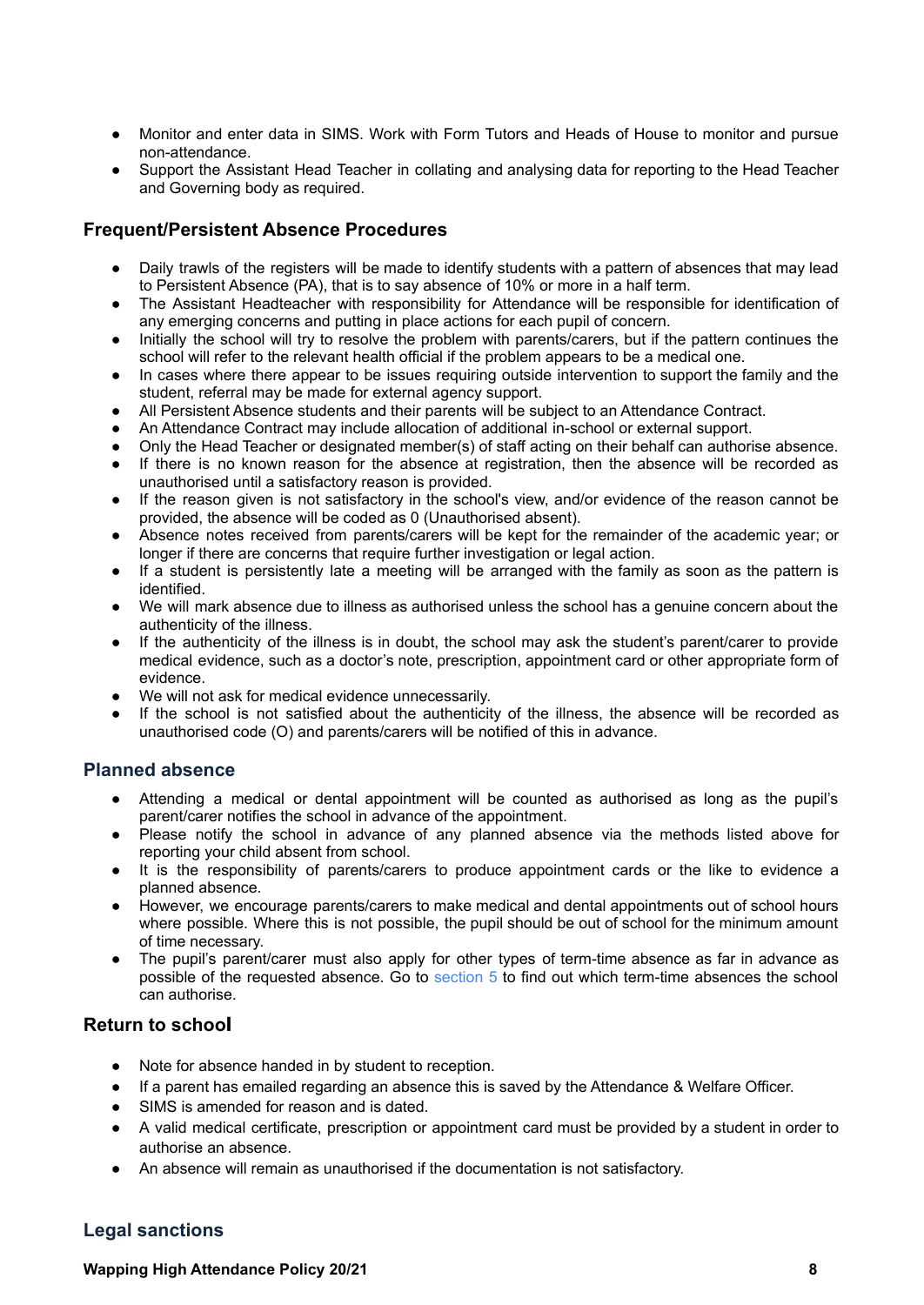- Where any student we expect to attend school does not attend, or stops attending, the school will:
	- $\circ$  Follow up on their absence with their parent/carer to ascertain the reason, by telephoning the parent in the first instance and where necessary writing to a parent to request medical proof or other such evidence to explain an absence.
	- Ensure proper safeguarding action is taken where necessary
	- Identify whether the absence is approved or not
	- Identify the correct attendance code to use
- For students whose attendance and/or punctuality fails to improve, after a range of interventions and support measures have been tried by the school, the ultimate consequences may be one of the following:
- The school may ask the Council to issue a Penalty Notice on its behalf. A Fixed Penalty Notice carries a fine of £60, per parent, per child. If the fine is not paid within 20 days it rises to £120 per parent, per child. If not paid at all, court action will be initiated.
- The school may ask the Council to initiate court action under Section 444 of the Education Act 1996, which could lead to fines of up to £2500, or even imprisonment.
- In some cases, action may be taken under the Children Act 1989 to protect the welfare and development of the child.
- Penalty notices can be issued by a headteacher, local authority officer or the police.
	- The decision on whether or not to issue a penalty notice may take into account:
		- $\circ$  The number of unauthorised absences occurring within a rolling academic year
			- $\circ$  One-off instances of irregular attendance, such as holidays taken in term time without permission
			- o Where an excluded pupil is found in a public place during school hours without a justifiable reason
			- $\circ$  If the payment has not been made after 28 days, the local authority can decide whether to prosecute or withdraw the notice.

## <span id="page-8-0"></span>**Reporting to parents**

In-year attendance to date is shown at the top of each of the termly academic reports sent out to parents/carers..

## **5. Authorised and unauthorised absence**

## **Approval for term-time absence**

- The headteacher will only grant a leave of absence to pupils during term time if they consider there to be 'exceptional circumstances'. A leave of absence is granted at the headteacher's discretion.
- We define 'exceptional circumstances' **as significant or unavoidable, which means the event could not reasonably be scheduled at another time**
- The school considers each application for term-time absence individually, taking into account the specific facts, circumstances and relevant context behind the request.
- Valid reasons for **authorised absence** include:
	- Illness and medical/dental appointments (see sections 4.for more detail).
	- $\circ$  Religious observance where the day is exclusively set apart for religious observance by the religious body to which the pupil's parents belong. If necessary, the school will seek advice from the parents' religious body to confirm whether the day is set apart.
	- Traveller pupils travelling for occupational purposes this covers Roma, English and Welsh Gypsies, Irish and Scottish Travellers, Showmen (fairground people) and Circus people, Bargees (occupational boat dwellers) and New Travellers. Absence may be authorised only when a Traveller family is known to be travelling for occupational purposes and has agreed this with the school but it is not known whether the pupil is attending educational provision.
	- Family bereavement, attending a funeral abroad.
	- Other possible 'exceptional circumstances' where the headteacher might approve an absence
	- Interviews at colleges or schools for Year 11 students for post 16 enrollment.

## **6. Strategies for promoting attendance**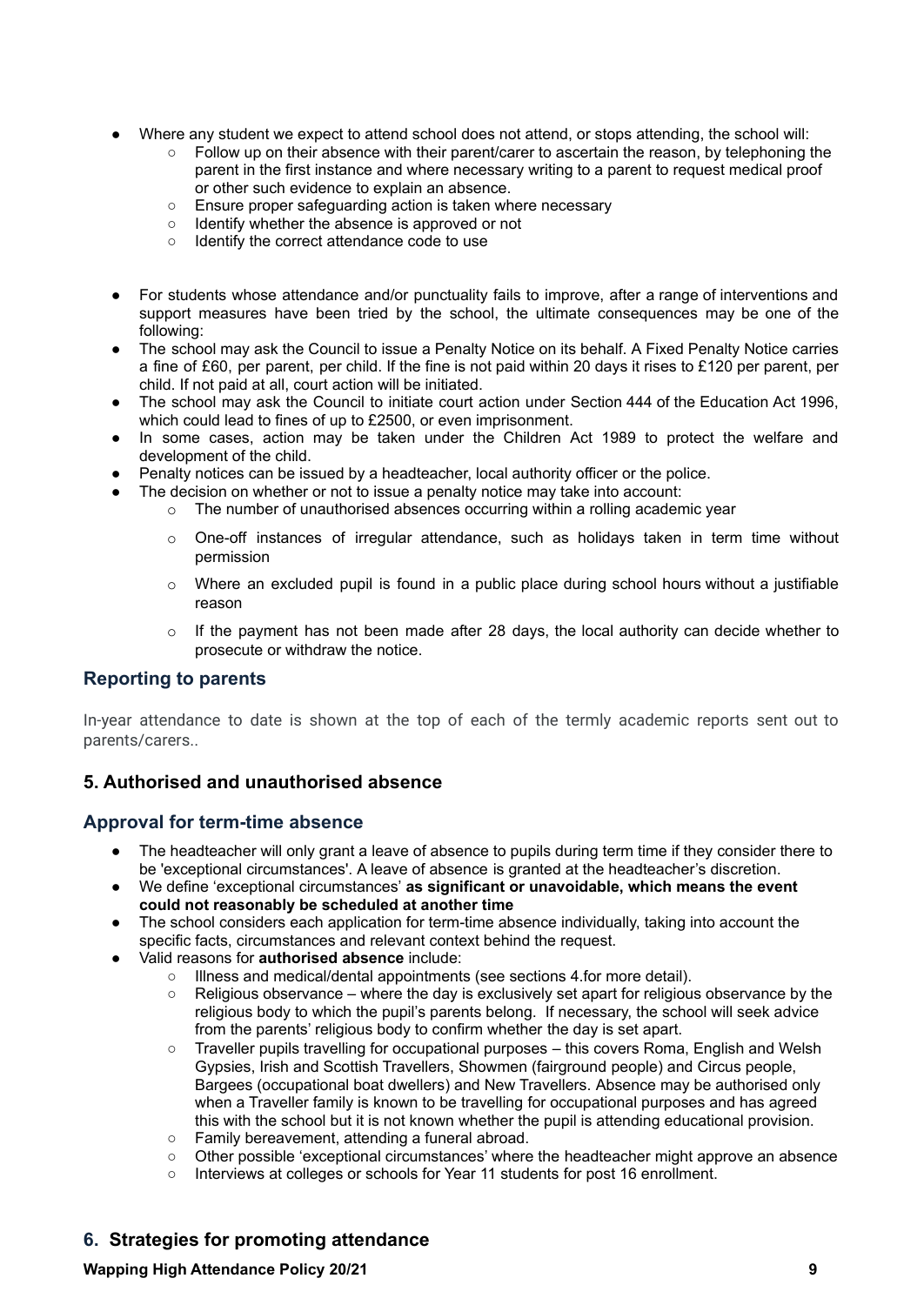At Wapping High School we recognise and value progress in improving attendance and punctuality. The following is a list of some of the strategies we use:

- letter home celebrating improved attendance
- tutor slides celebrating students attendance
- weekly discussions
- end of term certificates for improved and exemplar attendance
- termly reward trips for exemplar attendance
- regular displays for exemplar attendance

## **7. Monitoring arrangements**

<span id="page-9-0"></span>This policy will be reviewed as guidance from the local authority or DfE is updated, and as a minimum annually by Bevin Hay (AWO) and Will Overill (AHT). At every review, the policy will be approved by the full governing board.

#### **8. Links with other policies**

This policy links to the following policies:

- Child protection and safeguarding policy.
- Attitude to Learning (Behaviour policy).

## **9. Useful information for Parents and Carers**

#### **Introduction**

At Wapping High School, we aim to encourage all members of the school community to aspire for excellence. For children to gain the greatest benefit from their education it is vital that they attend regularly. Your child should be at school in good time for the start of the school day at 8:25am, whenever the school is open, unless they are genuinely ill or there is some other unavoidable reason.

Children who cease to Attend without Prior Notification (Child Missing in Education - CME):

Some children are reluctant to go to school and say they do not feel well. It is for you, as the adult, to judge whether they are genuinely unwell, or just unwilling. It will be better for them in the long run to go to school, rather than avoid it, as days off mean they will fall further behind and make them even more reluctant. Your job as the parent is to encourage them to attend.

Ensuring your child's regular attendance at school is YOUR legal responsibility and permitting absence without good reason is an offence in law and may result in legal action being taken, or a Penalty Notice being issued.

## **Learning**

Any absence affects the child's learning, and the more they miss the harder it will be for them to catch up. Research has shown that for every percentage point of absence, attainment at GCSE level is significantly lower.

## **Safeguarding**

There is extensive research linking poor school attendance and exclusion with crime and anti- social behaviour, and risk of exploitation by unsuitable adults. For this reason, failure to attend regularly will be regarded as a safeguarding issue.

#### **Understanding absence percentages**

You may wonder why a school would be concerned if your child's attendance is not above 95%. This may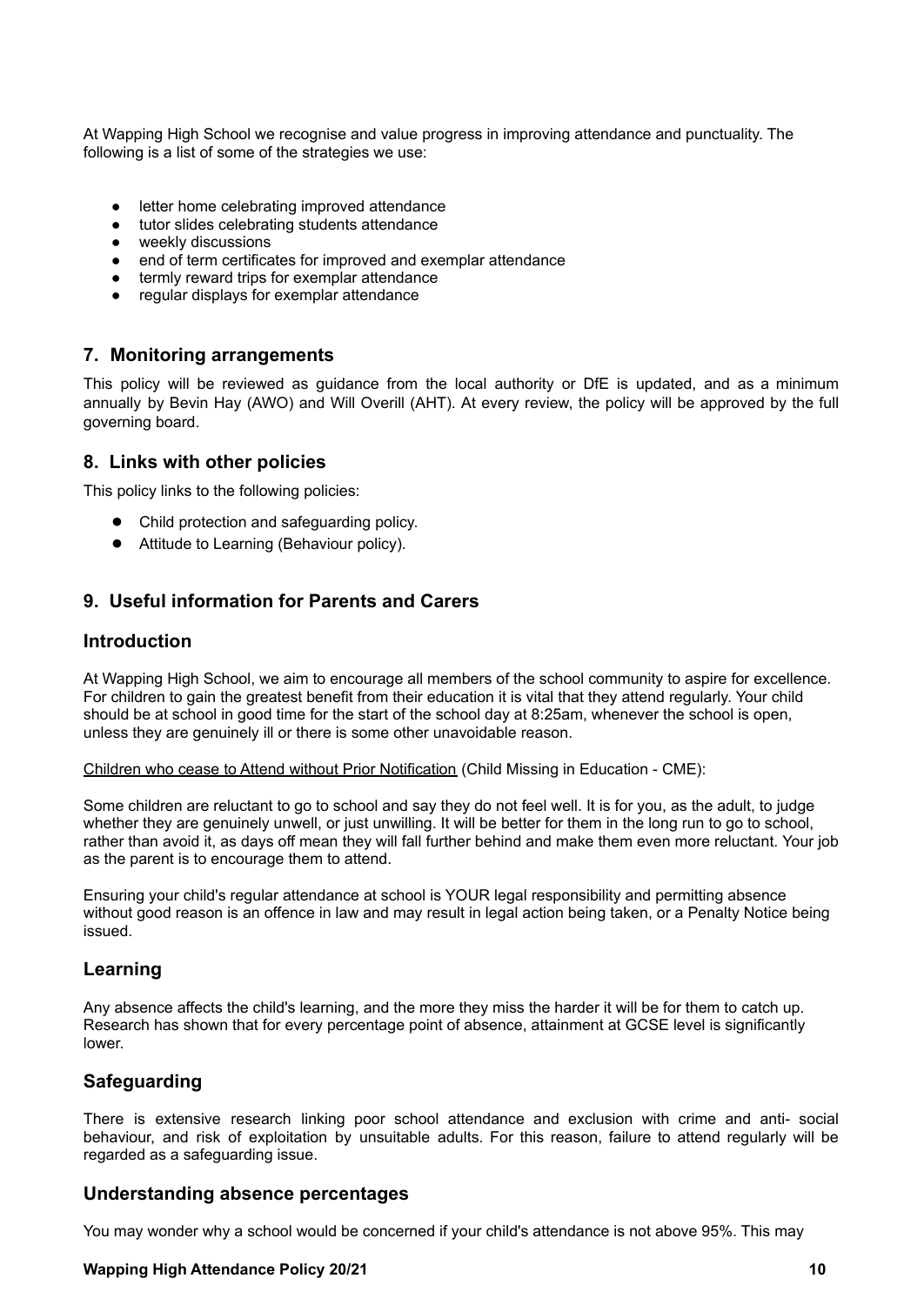make it easier to understand:

- 95% equates to half a day's absence from school every two weeks.
- 90% equates to a day's absence from school every two weeks.
- 85% equates to one and a half day's absence from school every two weeks.
- 80% equates to one whole day's absence from school every week.
- A secondary age child whose attendance is 80% will have missed ONE WHOLE YEAR of education by the time they leave school.

Even the brightest and most enthusiastic learner will find it hard to keep up with their work with these levels of absence. That is why we encourage the highest attendance possible.

#### What are my responsibilities as a parent?

You must ensure your child attends school regularly. You will be committing an offence if your child fails to attend school regularly without good reason. Only your child's school can authorise an absence. FPNs will be sent to your home by recorded delivery.

#### Is a warning given?

Warnings are not issued by the Local authority but will be issued directly by school in a formal letter about attendance concerns.

#### Your contact details

Please make sure that the contact details you have given to the school are kept up to date, so that in the event of an accident, emergency or any other need to contact you we have the correct details. The options for reporting the absence of your child are in section 4 of this policy.

#### Legal References

Section 7 of the Education Act 1996 states that the 'parent of every child of compulsory school age shall cause him/her to receive efficient full time education suitable to his/her age, ability and aptitude, and to any special educational needs he/she may have, either by regular attendance at school, or otherwise.'

Section 175 of the Education Act 2002 places a duty on local authorities and governing bodies to have regard to guidance issued by the Secretary of State with regard to safeguarding and promoting the welfare of children and students under the age of 18. The Children Act 1989 provides for a number of actions that can be taken to protect children's safety and welfare, on the premise that the welfare of the child is paramount.

Wapping High School collects and stores attendance data, it is used for example to:

- Track the attendance of individual pupils
- Identify whether or not there are particular groups of children whose absences may be a cause for concern
- <span id="page-10-0"></span>● Monitor and evaluate those children identified as being in need of intervention and support

#### **Appendix 1: attendance codes**

The following codes are taken from the DfE's guidance on school attendance.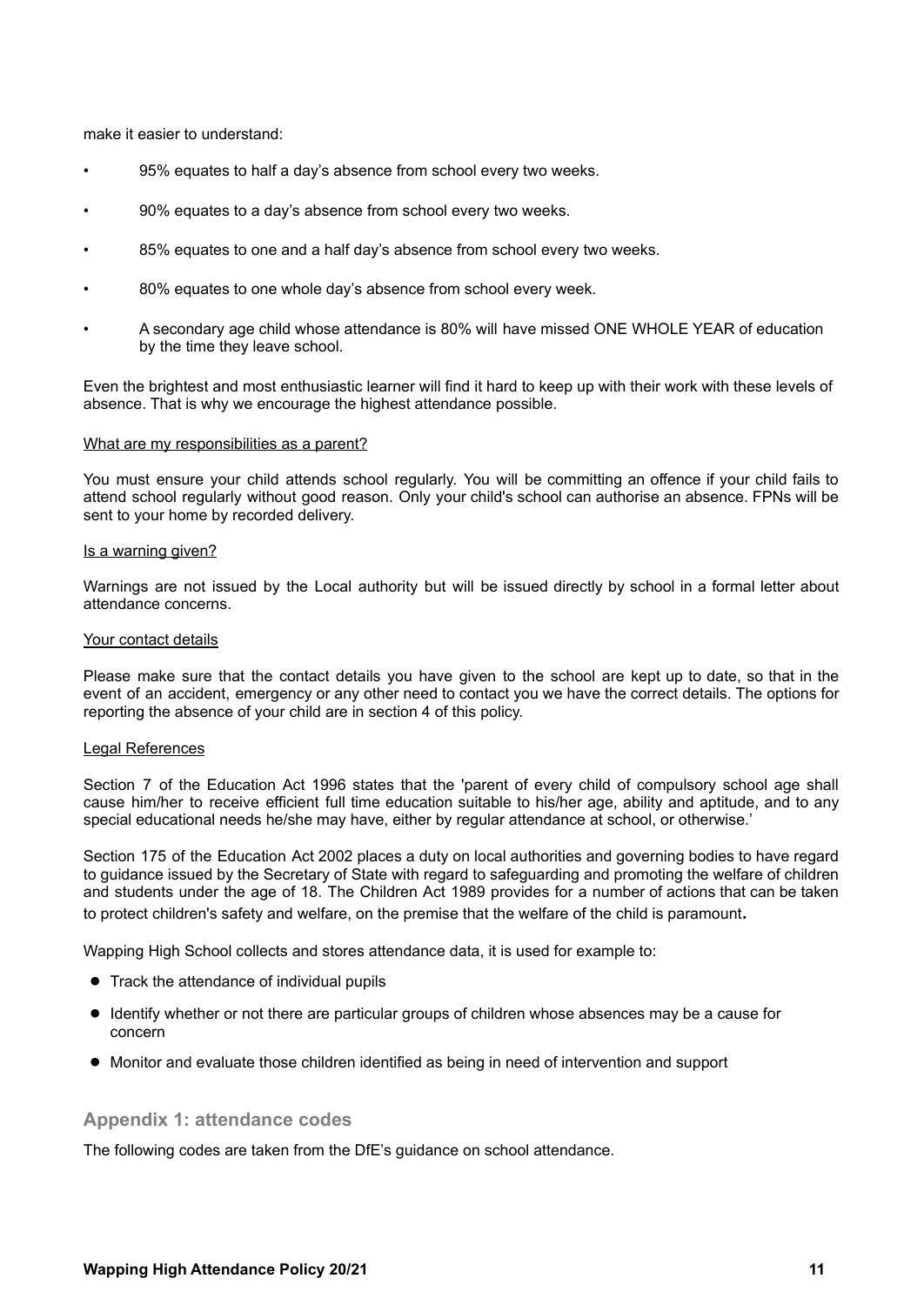| Code         | <b>Definition</b>             | <b>Scenario</b>                                                                      |
|--------------|-------------------------------|--------------------------------------------------------------------------------------|
| $\prime$     | Present (am)                  | Pupils are present at morning registration.                                          |
| V            | Present (pm)                  | Pupil is present at afternoon registration.                                          |
| $\mathbf{I}$ | Late arrival                  | Pupil arrives late before the register has closed.                                   |
| B            | Off-site educational activity | Pupil is at a supervised off-site educational<br>activity approved by the school.    |
| D            | Dual registered               | Pupils are attending a session at another setting<br>where they are also registered. |
| J            | Interview                     | Pupil has an interview with a prospective<br>employer/educational establishment.     |
| P            | Sporting activity             | Pupil is participating in a supervised sporting<br>activity approved by the school.  |
| V            | Educational trip or visit     | Pupils are on an educational visit/trip organised,<br>or approved, by the school.    |
| W            | Work experience               | Pupil is on a work experience placement.                                             |

| Code                      | <b>Definition</b>           | <b>Scenario</b>                                                                |  |  |
|---------------------------|-----------------------------|--------------------------------------------------------------------------------|--|--|
| <b>Authorised absence</b> |                             |                                                                                |  |  |
| C                         | Authorised leave of absence | Pupil has been granted a leave of absence due to<br>exceptional circumstances. |  |  |
| Е                         | Excluded                    | Pupil has been excluded but no alternative<br>provision has been made.         |  |  |
| Н                         | Authorised holiday          | Pupils have been allowed to go on holiday due to<br>exceptional circumstances. |  |  |
|                           | <b>Illness</b>              | School has been notified that a pupil will be<br>absent due to illness.        |  |  |
| M                         | Medical/dental appointment  | Pupil is at a medical or dental appointment.                                   |  |  |
| R                         | Religious observance        | Pupils are taking part in a day of religious<br>observance.                    |  |  |